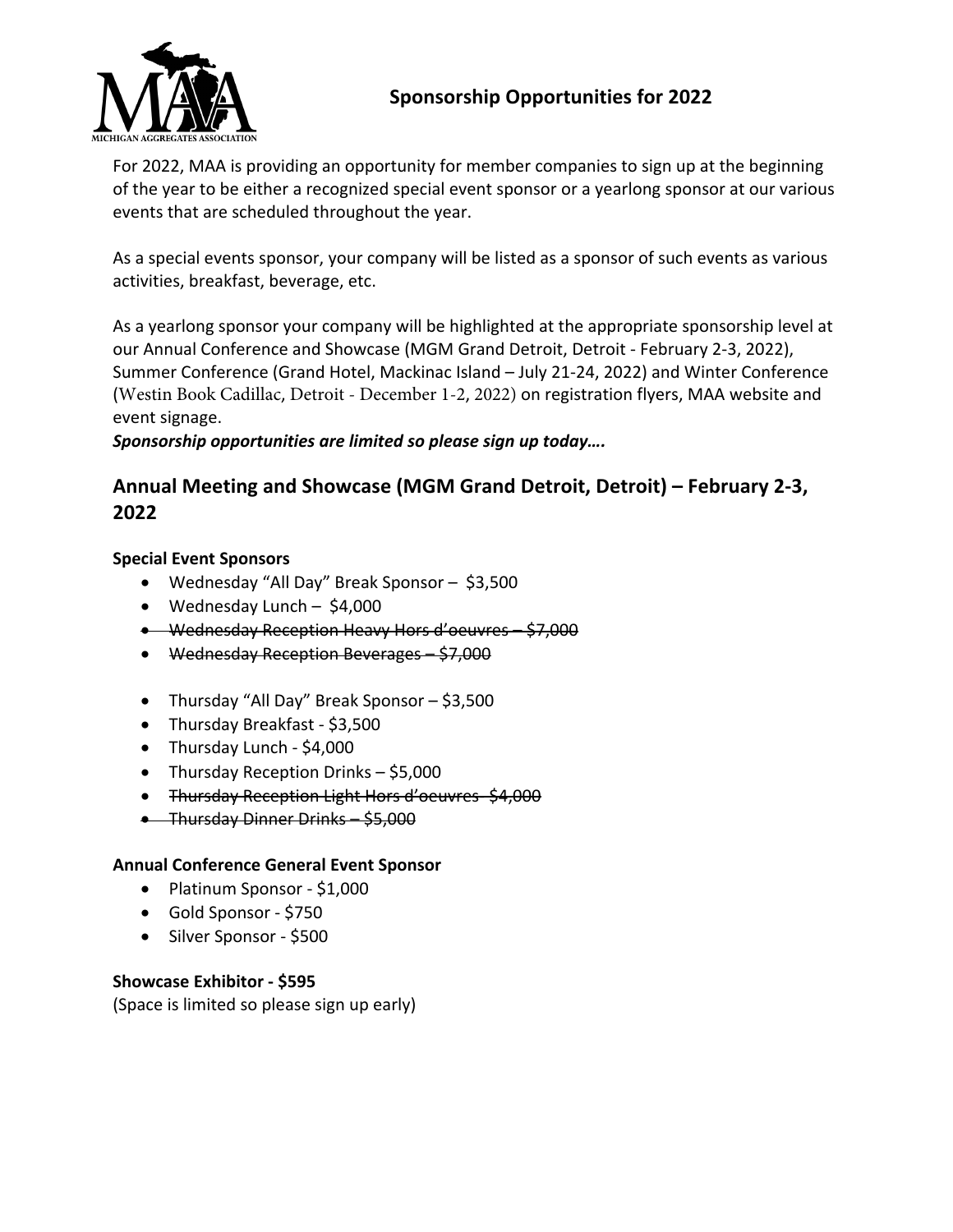

# **Summer Conference (Grand Hotel, Mackinac Island) – July 21-24, 2022**

#### **Special Event Sponsor**

- Thursday Welcome Reception Grand Hotel Front Porch \$10,000
- Thursday Carriage Ride Sponsor to Dinner at Carriage House \$2,000
- Thursday Dinner Service at the Carriage House \$5,000
- Thursday Dinner Drink Sponsor at Carriage House \$5,000
- Friday Cabana Host at the Esther Williams Pool \$500 for the rental of the cabana only (Limited to 2 companies) (Companies will work with the Grand Hotel to determine which snacks and beverages will be provided. The sponsors will split the cost of the snack/beverages) (*Est cost of food and beverages is about \$2,000 per each host*)
- Friday Poolside Reception \$10,000
- Friday Dinner Service at Poolside \$5,000
- Friday Dinner Drinks \$5,000
- Saturday Sunset Cruise \$4,000

#### **Summer Conference General Meeting Sponsor**

- Platinum Sponsor \$1,000
- Gold Sponsor \$750
- Silver Sponsor \$500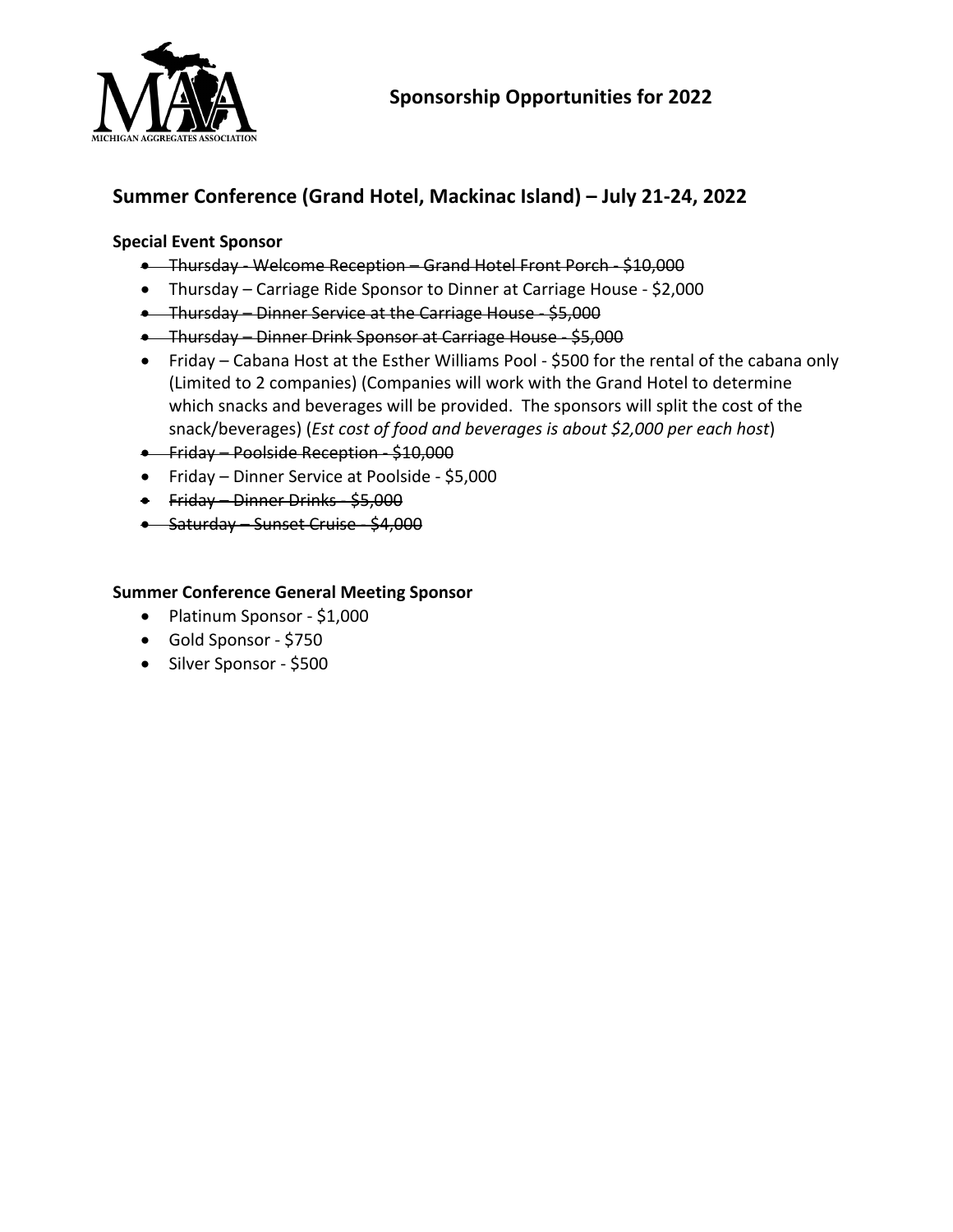

# **Winter Conference (Westin Book Cadillac, Detroit) – December 1-2, 2022**

#### **Special Event Sponsor**

- Welcome Cocktail Reception Hors d'oeuvres \$5,000
- Welcome Cocktail Reception Beverages \$5,000
- Dinner Drinks \$5,000

#### **Winter Conference General Meeting Sponsor**

- Platinum Sponsor \$1,000
- Gold Sponsor \$750
- Silver Sponsor \$500